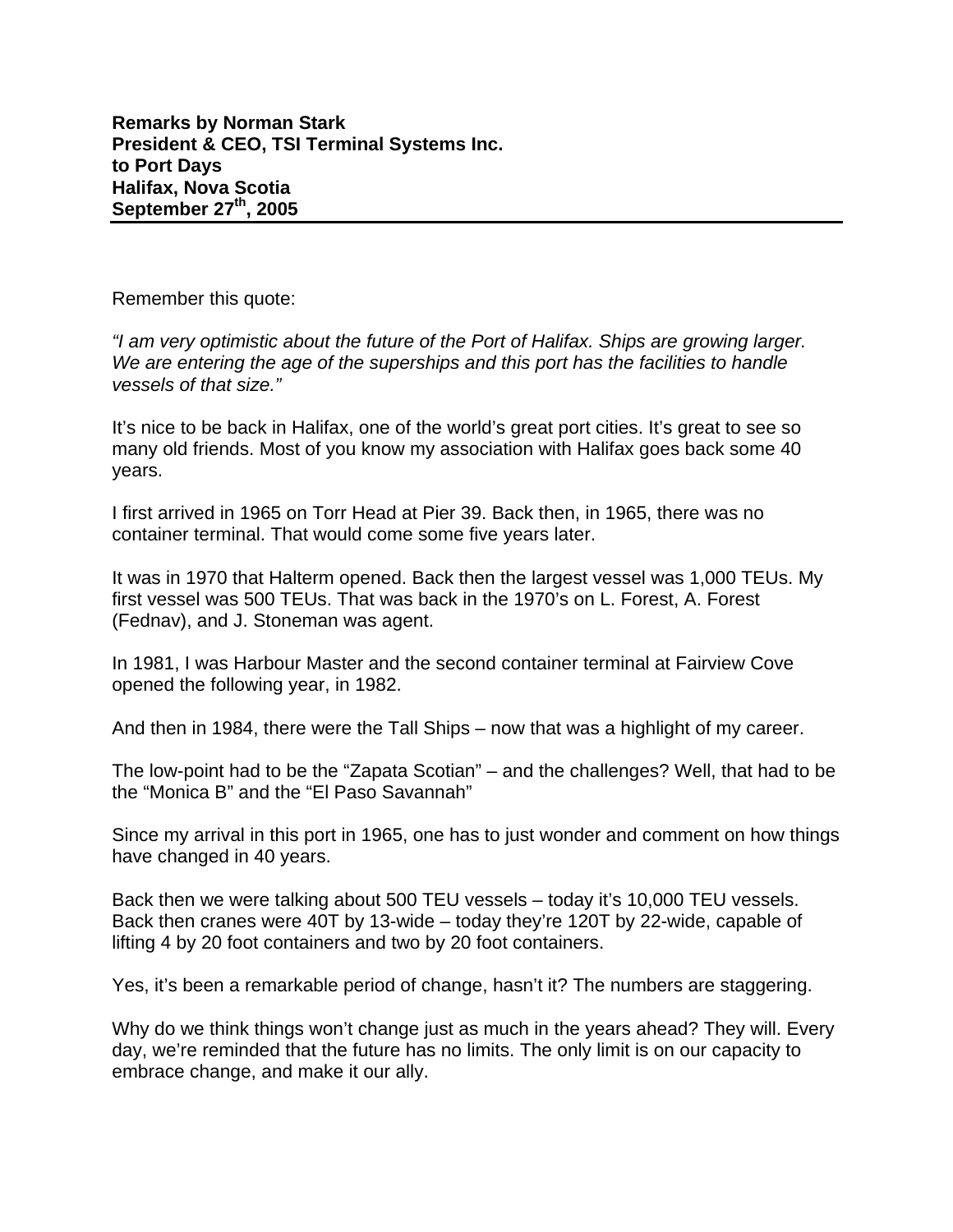As Canadians, we have an incredible opportunity to take the future into our hands.

As a trading nation, we do business with many countries around the world. At last count, in the Port of Vancouver, the number was over 90. Traditionally, our focus on the West Coast has been Asia. Meanwhile, the East Coast has looked east to Europe, the Mediterranean and Africa.

However as our outlook becomes more globalized, traditional views change. And therein I believe lies the opportunity for Halifax.

That opportunity … is China.

China Shipping will be calling on the Port of Halifax with a new round-the-world service. That is exciting news, indeed. Congratulations, Halifax. This is a premium carrier. This is another great step for the Port, and it comes at a very exciting time.

We're witnessing a huge transformation taking place in the global economy, driven by the Asia Pacific, and in particular, China. This transformation is shaking the very foundations of how we all do business.

And the Port of Halifax stands poised to benefit.

But China is not North America or Europe and the cultural subtleties cannot be ignored. It takes time, patience and persistence to foster strong business relationships. They don't happen overnight.

In Vancouver, we've been building those relationships for some 20 years.

It's hard to grasp the sheer enormity of the opportunities that China offers. With radically lower labour costs, Asian Pacific nations are jumping at the opportunity to feed North America's demand. Thanks to China, we're paying less for our clothes, our TVs, and everything else you can imagine. Manufacturing on our side of the ocean will never be the same.

Of the Fortune 500 companies, some 400 now have plants in Shenzhen, China.

Last year, Chinese ports moved 88 Million TEUs. That was nearly one-third more than expected. China's containerized trade is expected to reach 140 Million TEUs by 2010. While Hong Kong's growth levels off, the ports of Shenzen and Shanghai are expanding at an incredible rate.

China's integration into the global economy is very good news for all of us in the North American transportation system and indeed our entire economy. It means lower prices for consumers, lower interest rates and lower inflation. China is consuming more than half of the world's cement, a quarter of its steel, and the lion's share of its raw materials.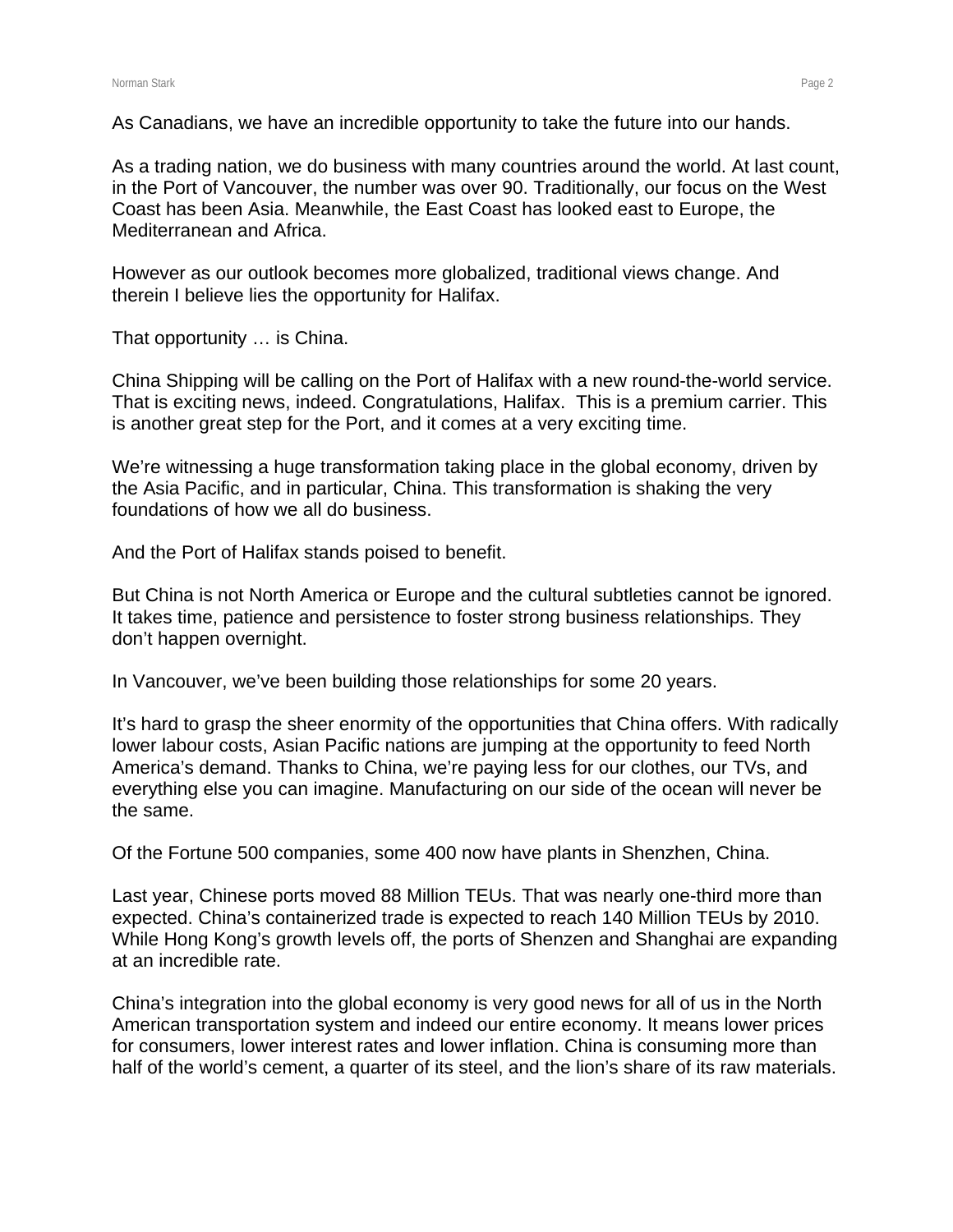All of this is good news for Canada.

There is no doubt that China is creating unprecedented prosperity, unprecedented opportunities. But it's also putting unprecedented pressures on global transportation infrastructure.

The question isn't whether China's ports can grow to handle 140 Million TEUs. The question is "Can the rest of the world accommodate this growth?"

Consider this: The present world containership capacity is 9.0 Million TEUs, that's about 7,600 vessels. Then consider that 3.8 Million TEUs, that's 1,000 vessels, or about 42% of today's capacity, is currently contracted for delivery between now and 2009.

China Shipping, your newest customer, has 10 ships on order at 9,580 TEUs each. COSCO has the largest vessels on order at 10,000 TEUs, with another 5 ships at 9,200 TEUs. And many other carriers are doing likewise. Germanischer Lloyd has indicated that the first 12,000 TEU Suezmax-sized (a new word in our vocabulary) vessels could be on order within next two years.

But China's growth has left ALL West Coast North American ports facing serious congestion. As a result, many shipping lines have increased their sailings to the East and Gulf Coast ports. Cargo continues to be moved through the Panama Canal, but as it hits capacity, we will see the Suez Canal move more cargo to the East Coast of North America.

Once this trend of diversions takes hold, it will be extremely difficult to reverse.

Of the 13 million laden TEUs handled on the North America's West Coast in 2004, 64% (that's 8.3 Million TEUs) originated from Hong Kong, Taiwan and Mainland China. In 1999, the Vancouver Gateway handled just over 1 million TEUs. Five short years later, this volume doubled to some 2 Million TEUs, again, thanks to China.

At Los Angeles and Long Beach, vessel capacity has risen more than threefold since 1990 to 294,000 TEUs per week. By 2020, it's projected that 800,000 TEUs will be moving weekly through LA – Long Beach, that's 800-thousand TEUs per week.

Today, there are 62 service calls per week at LA/LB. By 2020, there will be 108. Of these, 22 services will have vessels of 8,000-12,000 TEU-size. A 10,000-TEU vessel saves \$150/slot over a 4,500-TEU vessel.

The Mercator Transport Group says very few ports in North America can handle these superships, and only two East Coast ports. Those ports are Hampton Roads and Halifax – that's right, Halifax.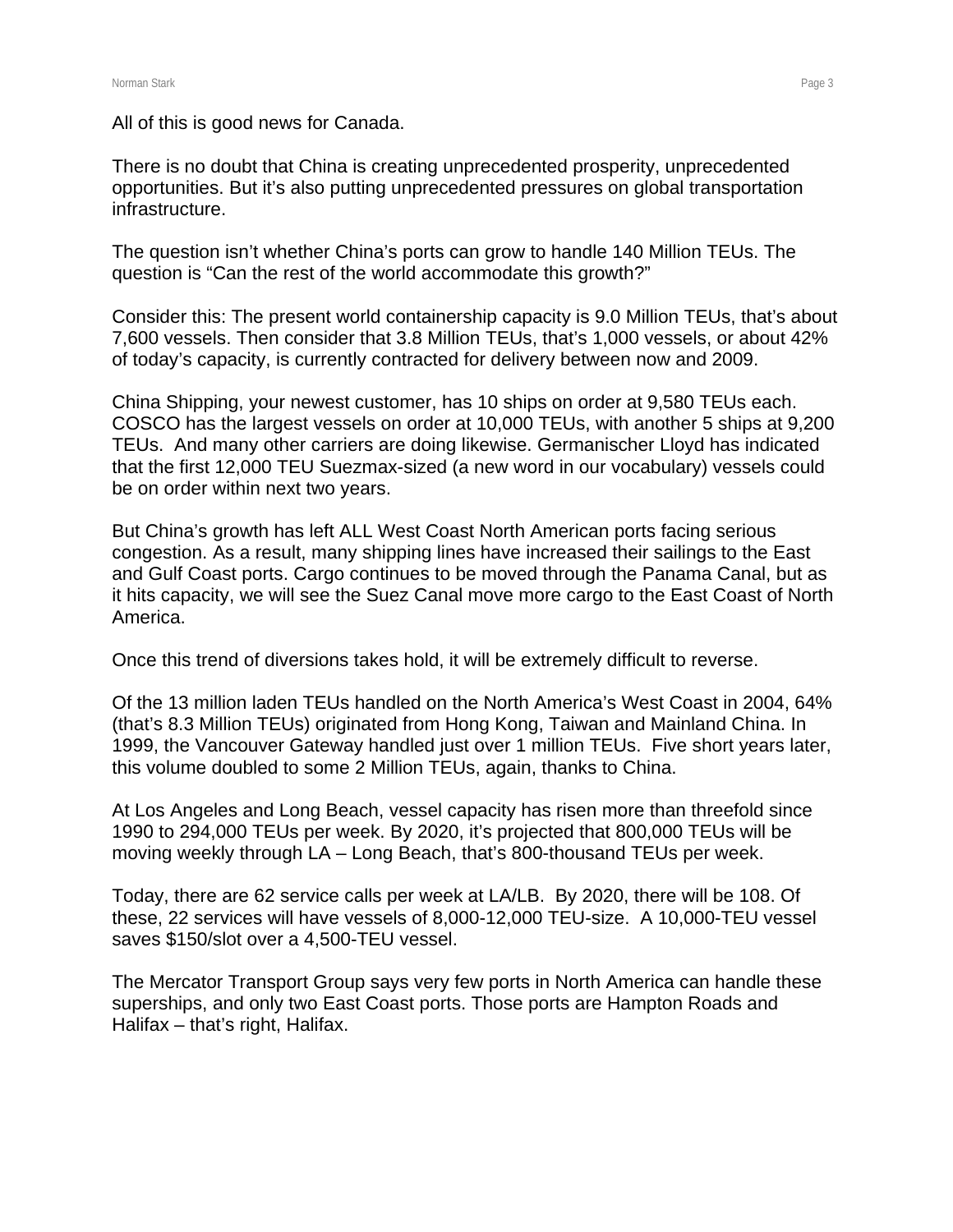China is indeed a huge opportunity for Canada's ports. It's very exciting and at the same time, it's more than a little daunting. With a forward-looking and unified approach, the Port of Halifax can and will reap the benefits. I am confident.

As we on the West Coast have discovered, China's incredible growth has meant real growing pains. The issues are not just for ports to consider. These are questions of significant public policy. They raise big questions for governments at all levels. They impact the competitiveness of businesses large and small, on a national scale. But perhaps the biggest challenge is that our "just-in-time" management model no longer works as it used to.

At almost every West Coast port, the entire logistics chain is strained: terminals are congested; longshore labour is in short supply; road and rail infrastructure is strained; new land for port expansion is scarce; and capital development costs are increasing.

Literally billions of dollars in new investment are urgently needed to maintain and upgrade Canada's transportation system. But we can't just throw money at the various pieces of the problem. We need to get all the links in the chain working together.

The explosion of container traffic from China has highlighted the bottlenecks in our highly fragmented transportation chain. Ocean carriers, importers, and exporters are demanding reliability and accountability.

We all have a role to play in repairing the system. At the port and terminal operator level, we can do our part. In Vancouver, we must encourage more customers to use non-peak hours to spread truck traffic through the day. We must we use our infrastructure better, increasing the density of our operations. We must encourage the unions to train more longshore workers. We must double-shift our truck gates.

Think of the positive impact this would have on our highways and our terminals.

At the logistics level, we must also look at opportunities to develop more off-dock warehousing facilities. In Savannah, importers such as Pier 1 and Ford Motors have opened distribution centres adjacent to the port. We need more of these distribution warehouses rather than goods arriving at the last minute. Factories in China can no longer be the warehouses of stores in Toronto.

As terminal operators, even though we have a ways to go, at TSI this year we implemented our Balanced Growth Program. We're looking at technology solutions to improve terminal efficiency.

Railways are an integral part of port operations and we have been working closely with our rail partners, CN and CP Rail to increase car supply to help us relieve terminal congestion. As vessels get larger and cargo volumes grow, our terminals are becoming more and more congested. Marine container terminals must move boxes off the dock as quickly as possible by truck to distribution centres. In my view, the only trains that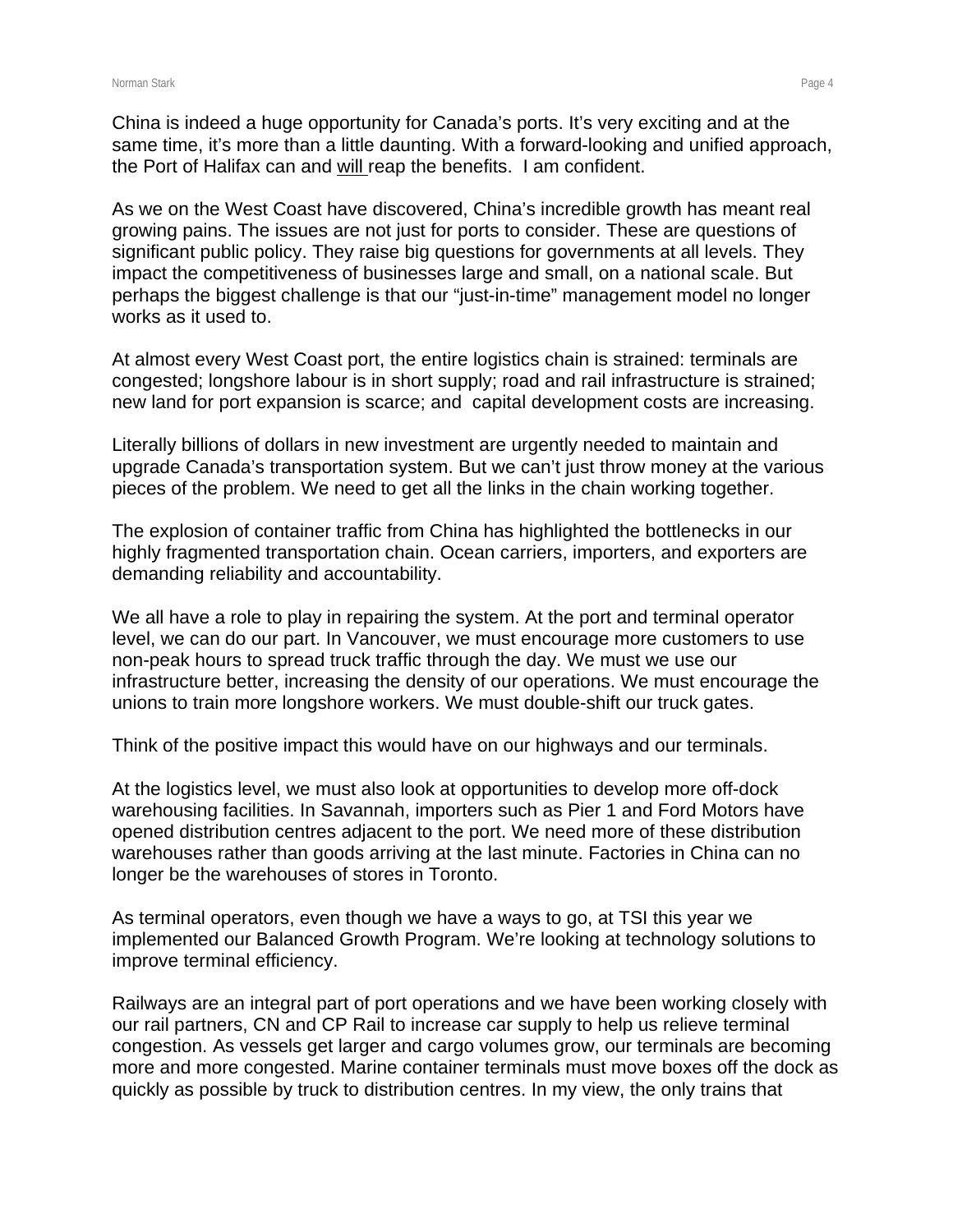should be received on the terminal are those moving high-value, high-premium paying cargo.

The inter-modal yard cannot be the choke-point. Consider the efficiency we'd gain if we did not have all this additional activity going on. Do the math. Two terminals, like Halterm and Fairview Cove, each with two berths, working 50% of the time available can handle 2 Million TEUs. It's significant.

The answer – every level of government must embrace the fact that our ports are the biggest economic development tool they have at their disposal.

There are excellent lessons you can learn from British Columbia. Provincial governments need to pay attention to ports and BC's government is doing exactly that. Premier Gordon Campbell and his Transportation Minister Kevin Falcon have shown true leadership in developing and implementing the BC Ports Strategy. Flowing from this has been the Multimodal Action Plan. It looks at strategic public/private priorities for capacity expansion by port, rail, and road infrastructure. The BC government "gets it", and they will do what it takes to bring business to BC.

For its part, the federal government has made some encouraging moves, such as the proposed amendments of the Canada Marine Act. But this is only a first step – and a small one at that. More importantly, is the need for dramatic leadership to give Canada a comprehensive national transportation policy. As Premier Ralph Klein recently pointed out, Canada is possibly the only G8 nation without a national transportation policy.

We can't go on forever neglecting our national transportation challenges. To do so is to take our current economic growth for granted. Now more than ever, we must develop a clear national vision and a plan to get all the pieces of the transportation puzzle working together, efficiently and effectively.

My message to the Prime Minister and to the Transportation Minister is quite simple, "Without that national vision, and without that national plan, Canada runs the very real risk of getting left behind."

That cannot and must not be allowed to happen. But does our federal government "get it"? Time will tell … but time is running out.

Ask your MPs, ask the Minister, and the PM the next time they come to town. Challenge them to step up to the plate. If we fail to act, the benefits for Canadians -- economic growth, opportunity and jobs -- will surely flow elsewhere.

We do know this, because our competitors are on the move.

In the US, the Federal Government has taken the lead on building a long-term, inclusive, national transportation strategy. So too has the State of California. Even Governor Arnold "gets it".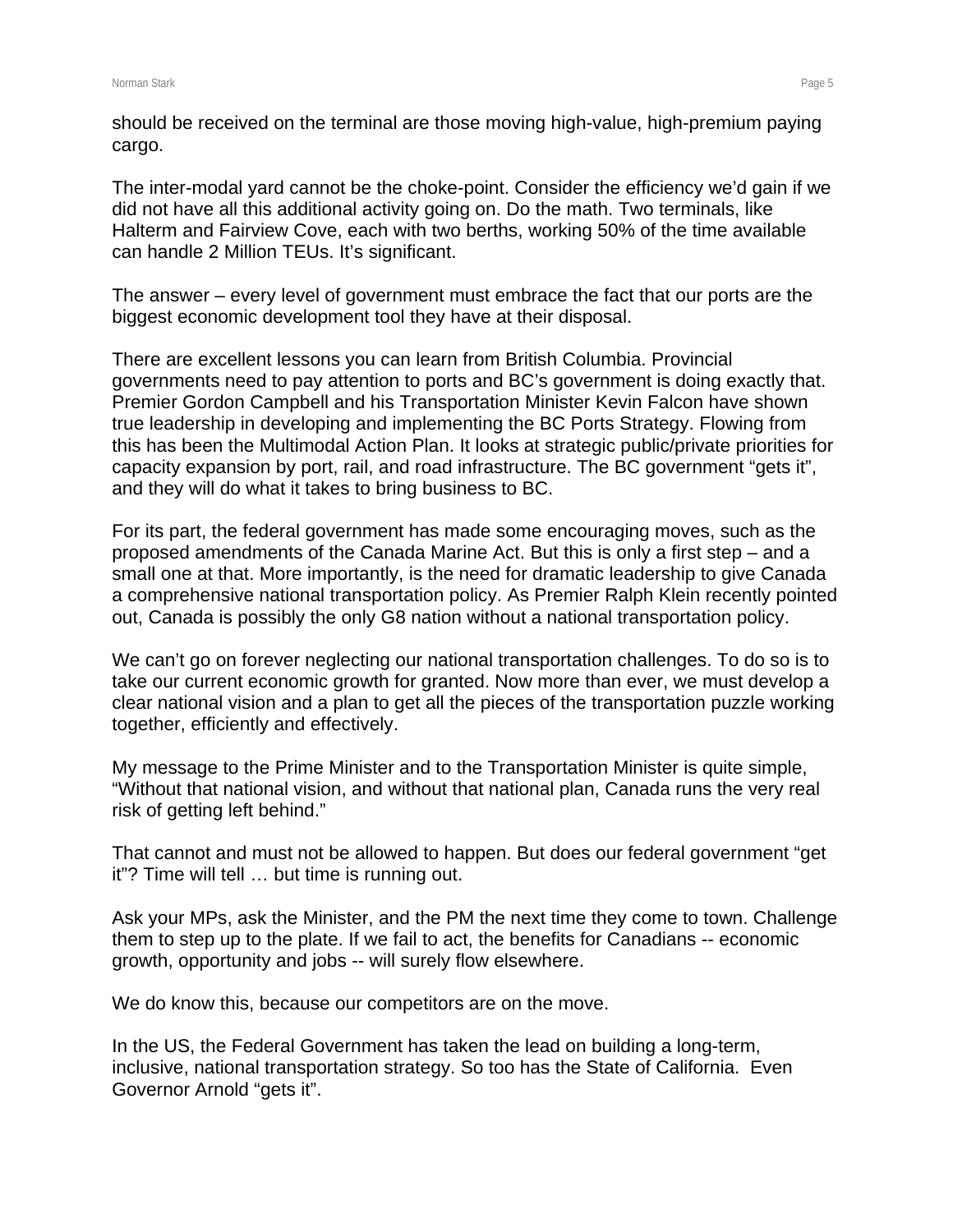By coming together, we can transform our ports into true gateways to prosperity. But it takes all partners sitting down and making that vision a reality. No one can do it alone. Which brings me to your Gateway, here in the Port of Halifax.

On 27<sup>th</sup> October, 2004, Karen Oldfield said something that I believe is very important.

"What makes the difference is the attitude and approach of the Port and the community. When it comes to attitude and approach – which are absolutely key to success – when it comes the bringing everyone together to work towards a common goal, we have our act together".

## BINGO.

Ladies and gentlemen, it's all about people – the right people, in the right places, doing the right things, at the right time.

Enter the Gateway Council – the right players with the right vision and an effective program of action to realize it. The Gateway Council must represent the region's major transportation interests. It must be an advocate for Gateway transportation issues. It must embark on an extensive cooperative program of action to make the vision a reality.

Remember, vision without action is only a dream. But vision with action will yield amazing results.

We're talking about a common vision - a clearly defined end-result, shared by everyone and talked about often. A vision that tests people who believe in their own ability to achieve that end-result. It tests the bounds of your creativity and ingenuity. It tests people who know that if they are going to succeed, they will have to depend on each other and trust each other.

The right people, in the right places, doing the right things. If you don't remember anything else about my remarks, just write down four words:

*People – Focus – Communications - Values* 

Four words – four ingredients of a successful Gateway.

Let me give you a quick overview of the Greater Vancouver Gateway Council. I gave you four words to remember, now I'll give you two numbers. These are only numbers you need to know. one and twelve.

Every time a 747 lands at Vancouver Airport, it creates 1 person-year of work. Every time a container vessel enters Vancouver Harbour, it creates 12 person-years of work.

Everything else … flows from that.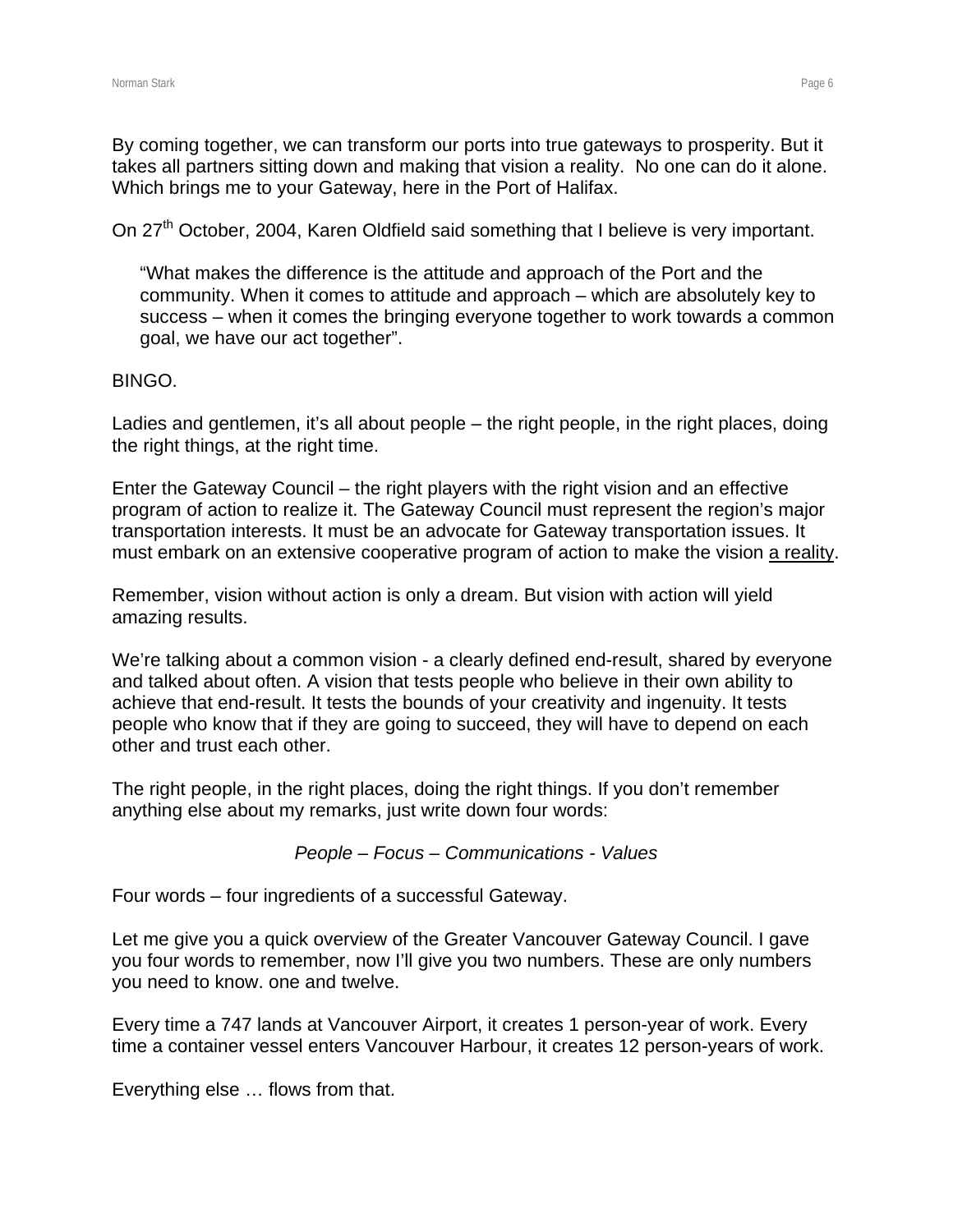The Vision of the Greater Vancouver Gateway Council is that, "Greater Vancouver becomes the Gateway of choice for North America."

Why Greater Vancouver? Because it incorporates three ports as well as the airport, 100 MT cargo, and 15 million passengers.

The Mission – "To ensure the Gateway provides the highest level of customer satisfaction." The #1 priority – competitiveness.

The Council Board consists of the CEOs and senior executives who represent the collective vision of the major transportation interests in the region, which are the ports, the airport, the railroad, the trucking industry, all levels of government, the importers and exporters, and labour.

The objectives are accomplished through action teams. The projects are selected by the members. The action teams are appointed by the members. Each action team has a champion on the Board. The teams have mandates, time-frames and can engage outside expertise as necessary for their projects. Since the Council was formed in 1994, there have been many achievements:

- $\triangleright$  An economic impact study.
- $\triangleright$  A vision document focusing on three strategic areas, which are: a fair competitive framework with US gateways; an investment in the infrastructure of facilities; and improvement to service expansion.
- $\triangleright$  A successful lobby for reductions and in fuel and property taxes.
- ¾ Hosted Air Access forums and an Air/Cruise Forum
- ¾ Produced studies on major commercial network infrastructure.

The council is very strong on advocacy and is routinely consulted by all levels of Government. The Gateway Council has a small permanent secretariat and functions very effectively.

I believe the Port of Halifax can have similar success.

Karen Oldfield hit the nail on the head when she said recently that the \$125,000 the Gateway Council received from the federal government was earmarked for a strategic plan and an economic impact study. She said the strategic plan would provide a longterm road map. The impact study would help different levels of government understand the true benefits to be realized for all.

Right on, Karen.

Finally, as a Gateway, we must continue to demonstrate to the community that we care about the physical and social environment where we operate. Quoting economic activity statistics is nice, but that's not nearly enough! We must be active in our communities.